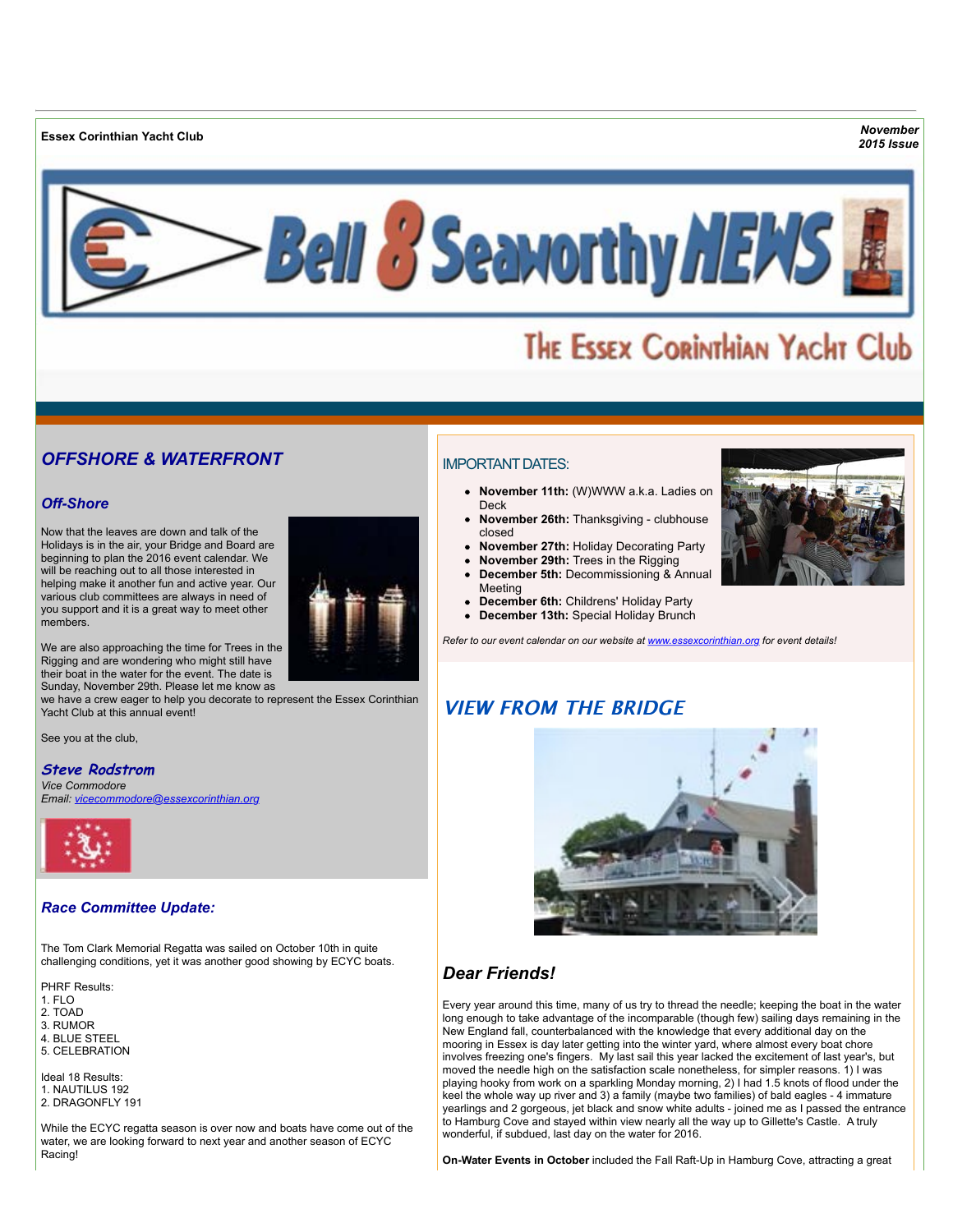Thank you to the 2015 Race Committee and all competitive sailors for their support!

We hope to see you in 2016!

#### **Priscilla Robinson**

Race Committee Chair & The ECYC 2015 Race Committee Email: [racechair@essexcorinthian.org](mailto:racechair@essexcorinthian.org) 

# *IDEAL 18 RACING:*

All three ECYC Ideal 18s are frostbiting this fall, with regular crews, a strong bench, and one remaining date on November 22 held open for qualified racers as well.

At our work meeting to prep the boats for the season we drew the boat assignments for each campaign. Returning veterans Frank Hall and Myron Stacks drew Dragonfly. Cindy Gibbs and Peter Emblin are sailing Nautilus. Joining our team this fall, having shown great promise in the Rum Challenge and Team Race vanquishing of our neighbors, is Thomas Atkinson, with crew Daniel Atkinson sailing Dauntless. Jon Gibbs and Bill Albro are alternates subbing in on all boats as needed. Alternate Terry Stewart has seen some action, as will Jim Pfeffer.

October 3-4 Ideal 18 racing was cancelled due to storms. Since then four skippers from both clubs have won the day in five days of Ideal racing. Ed Birch with Robert Reichart with their Harmony took a day, an early lead, and are now in a very competitive third place with 45 points. Thomas Atkinson in ECYC 38 Dauntless tied for low points one day and has worked his way up to second with 42 points. Cindy and Jon Gibbs have ECYC 192 Nautilus, with 47points in a close fourth. In the way of a Corinthian sweep is EYC Carter Gowrie, ahead but within reach at 32 points.



The Clarke Memorial Race on October 10 saw close Ideal 18 match racing with Jon Gibbs and Frank Hall changing leads multiple times.

Fall frostbiting will continue into early December.

# **Jonathan Gibbs**

**Fleet Coordinator** *Email: [fleetcoordinator@essexcorinthian.org](mailto:fleetcoordinator@essexcorinthian.org)*

# *ON-SHORE & HOUSE*

As activities move indoors we can only marvel again and again at the cozy and welcoming character of our clubhouse. This is not only a function of the camaraderie among our members, but also a result of the dedicated work of our House Committee who keep the place "ship-shape" all year round! Thank you to Chuck and his committee members for all the effort put into making ECYC's clubhouse a place to be proud of.

Of course, our events also benefit from this welcoming vibe. Most recently we had our Annual Commodores' Gala, which traditionally is a celebration of the club's past, present and future. The Entertainment Committee and many new volunteers made it a breeze to set up and the results were more than stunning! The dining room was transformed with sparkling tea lights and greenery, as well as fall foliage to pay homage to the season. A seasonal buffet further emphasized the theme. The band "2Hot" provided musical entertainment - and I swear I have never seen so many ECYCers on the dance floor at the same time!

crowd of Members and Guests, aboard a variety of boats from 15 feet to about 50. The **Thomas Clark Memorial River Race** was sailed in very light and challenging conditions. Our club PRO for the day, Jim Francis, made all of the correct calls in shortening course and finishing all competitors before the breeze collapsed at about 1330. Priscilla Robinson, our (now experienced) Regatta Chair, is to be credited with yet another very successful event in a year that added another great chapter to our club's racing traditions and track record of well managed events.



### **Nominating Committee:**

With thanks to Terry Stewart, Jane Pheffer and Val Votto, our Nominating Committee is completing its work for 2015. If you have an interest in serving your Club, please contact any member to the Nominating Committee, or member of the Bridge. We'd like to hear from you!

*2015 Fall Raft Up in Hamburg Cove*

**After many years of service to the Club**, most notably in capacities of Rear Commodore and Treasurer, Deb Wallis will step down this December. I simply cannot tell you what Deb's skills, professionalism and dedication have meant to our Club over the years, nor can I imagine a more delightful board colleague. Please join me in a heartfelt thank-you to Deb!

The **Coastal Cooking Company** will join us for a 5th year! On behalf of our intrepid Galley Liaison, Hollis Barry, the all of the Board of Governors, we are pleased to announce that Monique Armstrong and her team will be with us again in 2016.

As noted earlier in the year, ECYC will **not** have a New Year's Eve event this year. We have decided that the New Year's Eve party will be held every other year, to coincide with the end a new Commodore's first year.

**Decommissioning and Annual Meeting** are set for Saturday, December 7th. The Decommissioning ceremony will begin at 1600 at the Flagpole (weather permitting) and the Annual Meeting will follow directly thereafter in the Dining Room. Please plan to attend this important club business meeting to adopt the 2016 budget and to approve a slate of nominees to the Board of Governors, as well as other YE business. A BYOB, member cocktail reception will follow immediately. Look forward to seeing you there!

**Cheers,**

Tim Brewer **Commodore**





# *Galley News*

Just in time for planning your holiday entertaining, CCC will make available a price list detailing an array of hors d'oeuvres for take out. Keep a look out for an email blast with the details. And, keep in mind that Monique and Ed are always willing to fulfill your special catering requests whether for appetizer, entree or dessert fare.

Kicking off the holiday season is the Essex community's annual Trees in the Rigging carol sing and boat parade. The ECYC boasts a prime location from which to view the lighted boats as they make their way across the waterfront. In keeping with tradition, members may bring their own food and service items to enjoy during the festivities. For those who prefer, the Galley will offer a limited menu.

As a brief reminder, under our contract with CCC, club members and guest may bring non-prepared snacks and foods when the Galley is open. These foods are generally defined as nuts, vegetable platters, cheese and cracker and other non-cooked foods which are not competitive with food normally offered by the Galley.

*Remember, we publish updated menus via e-blasts and on our website. Check back often to see what is new: [www.essexcorinthian.org/dining.html](http://r20.rs6.net/tn.jsp?e=001oCVEWmhE_53Ks2hfDGrdsJmulr3bZ2WN6v6B8TLtgvIRTV0Mocau9WafsJQnm4xhKaRieGEYmwClTEEXGopmpG4PpWN4rgXjAl-e5Dl9DhOt-kuzPpvwFMNW3jCHQiqY)*

Looking forward to seeing you at the club!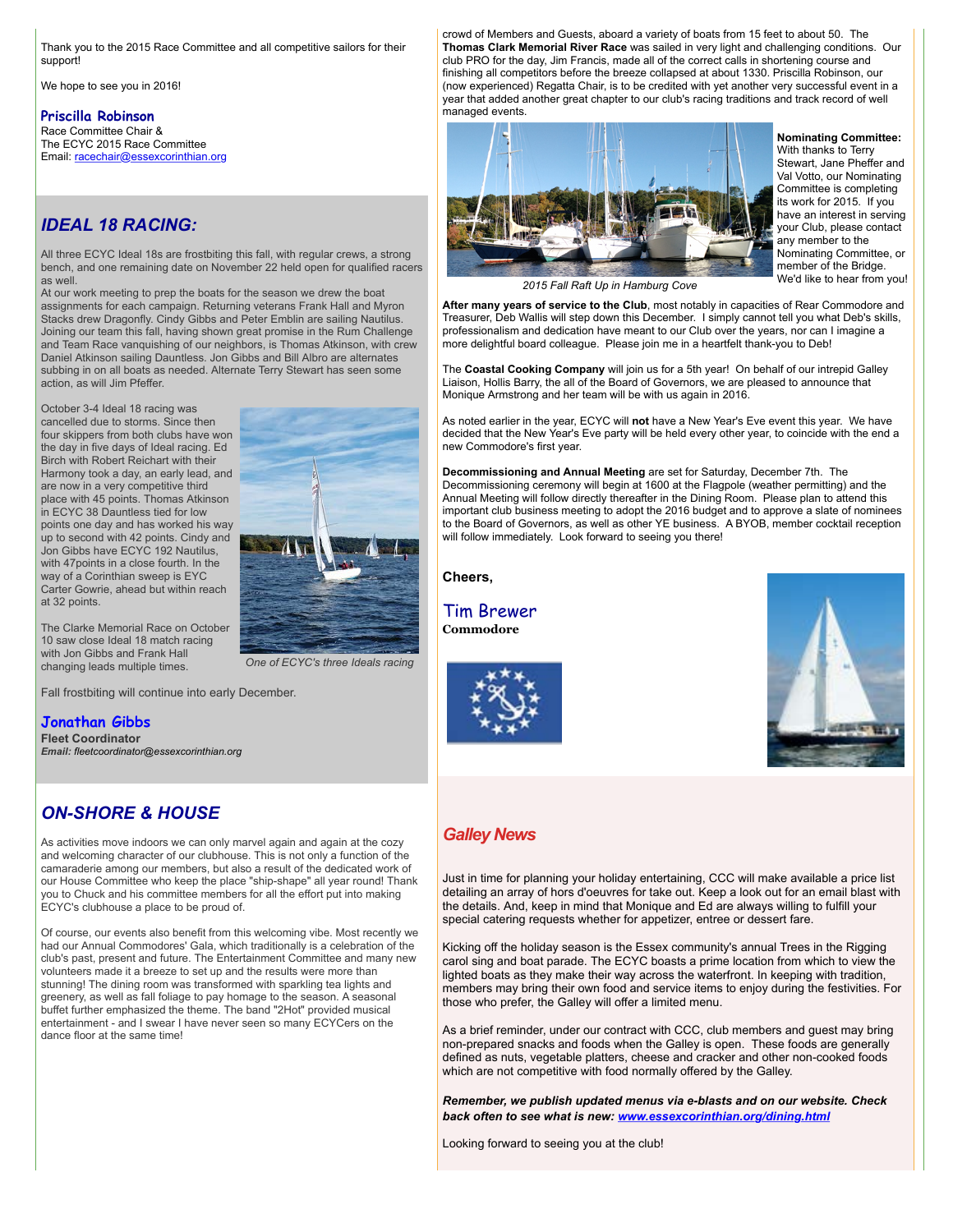

*Dancing the Night Away at the Commodores' Gala*

Thank you to Entertainment Chair Cheryl Arndt, Event Coordinator Jean Brewer and the many other volunteers who made the evening so special!

As you can see on our calendar, there are a few events left until the year 2015 comes to an end. Come help us decorate the dining room for the holidays, join us at Trees in the Rigging, always a fun event, Decommissioning & Annual Meeting complete with awards, let your grandkids enjoy a visit from Santa at the Children's Holiday Party, or enjoy holiday fare at the Special Holiday Brunch. All events are listed online at [www.essexcorinthian.org/events.html,](http://r20.rs6.net/tn.jsp?e=001oCVEWmhE_53Ks2hfDGrdsJmulr3bZ2WN6v6B8TLtgvIRTV0Mocau9WafsJQnm4xhKaRieGEYmwClTEEXGopmpG4PpWN4rgXjAl-e5Dl9DhMao-ArBMYRQF61U0R7UMB7) in your "What's On Tap" mailing included with your monthly billing and in periodic e-blasts.

**Join a committee**, whether on- or off-shore, we need you! Or if you are already on a committee, please consider re-upping our commitment for next year. In true Corinthian fashion, our club can only be at its best when members work together to make it so! Besides, what better way to make new friends or get to know other members better? Fun is guaranteed!

If you have suggestions or comments, please feel free to contact me or any of our board members to share. ECYC lives and breathes with the help of our membership.

See you all soon at the best yacht club in Essex!

### **Ruth Emblin**

**Rear Commodore Email: [rearcommodore@essexcorinthian.org](mailto:rearcommodore@essexcorinthian.org)**



### *House Committee Update:*

Planning for 2016 is getting started. I wish to thank all members of the 2015 House Committee as well as all the volunteers who came out and helped so very much to get done what was accomplished for 2015. The work in the galley during the January shutdown was an excellent beginning to a year of maintaining and improving. At times it was very hard to keep momentum on some projects as weather and short opportunity windows were challenging. I truly hope this last year of my tenure can achieve the objectives which have remained so elusive.

As 2016 is quickly approaching, I will again be reaching out to the membership for folks to become part of the house committee. Nothing can really happen without the help and support of a dedicated committee, as well as the wonderful folks who volunteer and show-up for the planned projects throughout the year. I truly do hope to make 2016 a bang up, banner year to get so very much accomplished. It all must start with a strong and dedicated committee. Please contact me to become a part.

Also, should any member have questions, comments, suggestions; please reach out to me via email.

# **Chuck Grusse**

**House Chair Email: [house@essexcorinthian.org](mailto:house@essexcorinthian.org)**

#### *Entertainment Committee Update:*

October just flew by and was a lot of fun. Our **Wednesday Night Music Program** finished at the end of the month and I want to thank all our musicians for keeping us entertained this summer.

**Hollis Barry** *Galley Liaison*

# *Did You Know?*

Wednesday and Sunday night dinners may have ended, but the galley still serves lunch from Wednesday through Saturday as well as a great **Sunday brunch**!

**We want your feedback about our galley activities.** Please let us know what you think! Email Hollis at [galleyliaison@essexcorinthian.org](mailto:galleyliaison@essexcorinthian.org)

# **Fall Galley Hours:**

#### **Lunch:**

Wednesday, Thursday, Friday and Saturday (self-service) 11.30 am to 2.00 pm

### **Dinner:**

Friday (table service)

#### **Brunch:**

Sunday (self-service) 11.00 am to 2.00 pm - special brunch hours on selected holidays!

## **2016 ECYC Board of Governors Call for Nominations**

A terrific way to expand your ECYC experience and make new friends is serving on the Board of Governors. This is the time of year the Nominating Committee seeks candidates to lead the club into the future across our broad range of on and off shore activities.



To learn more, please contact members of the Nominating Committee (Past Commodore Terry Stewart [chair], Membership Chair Val Votto, and past BOG member Jane Pfeffer).

# I PLAN **STRATEGICALLY** THEREFORE **TAM**

#### **Strategic Planning Update**

On October 23rd and November 6th Richard Pierce led a subset of board members and a selection of other experienced members through the first two of three strategic planning sessions. The assembled group worked to identify the strengths, weaknesses, threats and opportunities facing our club, and began the associated risk assessment process which will work to prioritize identified issues. One more session will be needed to complete the process, planned for November 20th.

# *Ship's Store:*

**Visit the Ship's Store this Friday for**

### **SPECIAL END-OF-SEASON DEALS!**

If you would like to purchase ECYC merchandise please see Jean Brewer!



*We want to know what you think about our galley!*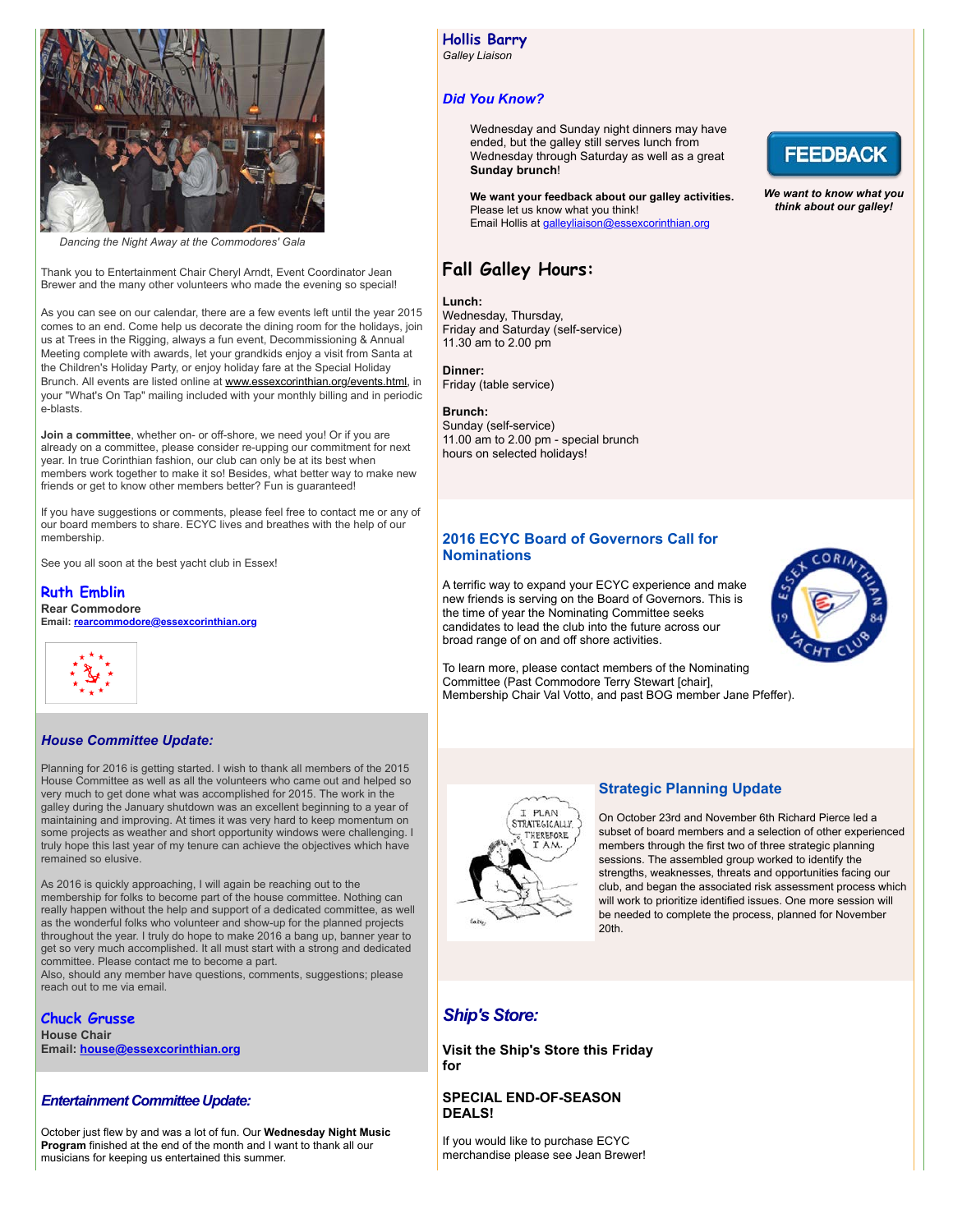Our **Halloween Dinner** was quite well attended by folks who got "into the spirit" and others who came to see us make a spectacle of our selves!

The **Annual Commodores' Gala** was last weekend, it was Tim Brewer's final Gala as Commodore, and well attended by members celebrating the Corinthian Spirit and reminiscing Tim's tenure. The good food and great music, and overall happy vibe made for a very enjoyable evening!

At the end of the month we will have the **Annual Trees in the Rigging Parade** on Sunday after Thanksgiving, followed by the **Decommissioning & Annual Meeting**, the **Children's Holiday Party** and finally our **Christmas Brunch**. Due to declining attendance in the last few years we have elected to



have a New Years Party every other year, so there is no party planned for this year.

It's been a busy year and we have covered a lot of events.

Our ladies will continue to meet very now and again throughout the winter for snacks and cocktails, look out for e-blasts. We are calling this event **(W)WWW**, segueing into winter from our summer "Ladies on Deck" get-togethers. This started with only four or five of us getting together for a drink on Wednesday nights at the Gris Wine Bar, and has now

started to embrace a larger number of ladies, which would probably take over the entire wine bar! We started hosting these events at members' homes and other establishments in the local area. To allow a larger number of ladies to participate as the event is becoming more popular, we will be hosting future get-togethers at the club. The next one will be on **November 11th**. Bring an appetizer to share...and a friend if you want! We would like to have someone act as the dedicated host for each upcoming evening, so please let Ruth or me know whether you want to volunteer for these fun evenings! All it means is to be there and welcome the ladies to the club!

We have also started collecting favorite recipes to put together an **ECYC Cookbook.** If you have any recipes you think are delicious and fun, please send them to Liz Fowler, who offered to collect them. Ruth will then put them together into an attractive booklet to share with everyone!

Remember, our events are listed online at our website, just go to [www.essexcorinthian.org](http://r20.rs6.net/tn.jsp?e=001oCVEWmhE_53Ks2hfDGrdsJmulr3bZ2WN6v6B8TLtgvIRTV0Mocau9WafsJQnm4xhKaRieGEYmwClTEEXGopmpG4PpWN4rgXjAl-e5Dl9DhOoUmIj7tX7ww==) ... and click on "Events"!

**Cheryl Arndt Entertainment Chair Email: [events@essexcorinthian.org](mailto:events@essexcorinthian.org)**

#### *Membership Update:*

Definition of **mem·ber·ship**

/'membᵊr, Ship/

noun

the fact of being a member of a group

the number or body of members in a group

Did you know that ECYC has members who were friends in their 20s who reconnected in their 60s at ECYC?

Did you know that ECYC has members who attended high school together 40 miles away 36 years ago who reconnected at ECYC?

Did you know that ECYC has a plethora of members who were customers, clients or business acquaintances who later became friends at ECYC?

Did you know that ECYC has members who gained employment due to referrals from other ECYC members?

Did you know that ECYC has members who met working on local charitable events who became friends at ECYC and now together run events at ECYC?

Did you know that ECYC has a member who is the daughter of former members who on her membership application noted her "fond memories of the club as a child?"

Did you know that ECYC members have become friends because of their membership at ECYC?

#### **Jean Brewer Ship's Store Manager**



## *News*

Congratulations to ECYC member **Bruce Glowac** for being re-elected to the Essex Board of Selectmen.

The **Eastern Connecticut Sailing Association**'s year-end results have been published, and according to the list, the Essex Corinthian Yacht Club is in third place overall for non-spinaker results! Congratulations to all our sailors!

# *Did You Know?*



### **NO SMOKING AT ECYC;**

Please remember that the clubhouse, the decks and the surrounding dock areas are non-smoking areas. Please remind your guests of this restriction, it is part of a facility-wide prohibition of open flames.

# **WEBSITE:**

All of our events and announcements, as well as archive copies of the Bell 8 Newsletter are available online at our website, [www.essexcorinthian.org!](http://r20.rs6.net/tn.jsp?e=001oCVEWmhE_53Ks2hfDGrdsJmulr3bZ2WN6v6B8TLtgvIRTV0Mocau9WafsJQnm4xhKaRieGEYmwClTEEXGopmpG4PpWN4rgXjAl-e5Dl9DhNL54haeKQFpw==)

# **IMPORTANT REMINDER:**

Please remember that with the chance of domain to [www.essexcorinthian.org](http://r20.rs6.net/tn.jsp?e=001oCVEWmhE_53Ks2hfDGrdsJmulr3bZ2WN6v6B8TLtgvIRTV0Mocau9WafsJQnm4xhKaRieGEYmwClTEEXGopmpG4PpWN4rgXjAl-e5Dl9DhOoUmIj7tX7ww==) over a year ago, the general office email address was changed to **[ecyc@essexcorinthian.org.](mailto:ecyc@essexcorinthian.org)** 

We noticed that some of you are still using the old email address, which will no longer work. Please make a note of it, if you have not already done so.



# *Green Tip of the Month:*

"Green Tip" will return in December!

Stay the course, stay "green"!

*The Essex Corinthian Yacht Club's Bell 8 Newsletter is a monthly publication issued by the Essex Corinthian Yacht Club of Essex, CT.*

For general questions on ECYC please refer to our website at [www.essexcorinthian.org,](http://r20.rs6.net/tn.jsp?e=001oCVEWmhE_53Ks2hfDGrdsJmulr3bZ2WN6v6B8TLtgvIRTV0Mocau9WafsJQnm4xhKaRieGEYmwClTEEXGopmpG4PpWN4rgXjAl-e5Dl9DhOoUmIj7tX7ww==) email us at **ecyc@essexcorinthian.org**, or snail-mail to

> **Essex Corinthian Yacht Club PO Box 759 - Essex, CT 06426 Telephone: (860) 767-3239**

Contact Information for individual BoG [Members is posted at www.essexcorinthian.org/club](http://r20.rs6.net/tn.jsp?e=001oCVEWmhE_53Ks2hfDGrdsJmulr3bZ2WN6v6B8TLtgvIRTV0Mocau9WafsJQnm4xhKaRieGEYmwClTEEXGopmpG4PpWN4rgXjAl-e5Dl9DhPhsoXJWUliETV2p_n8-BdMn68KK22Z8QE=)officers.html